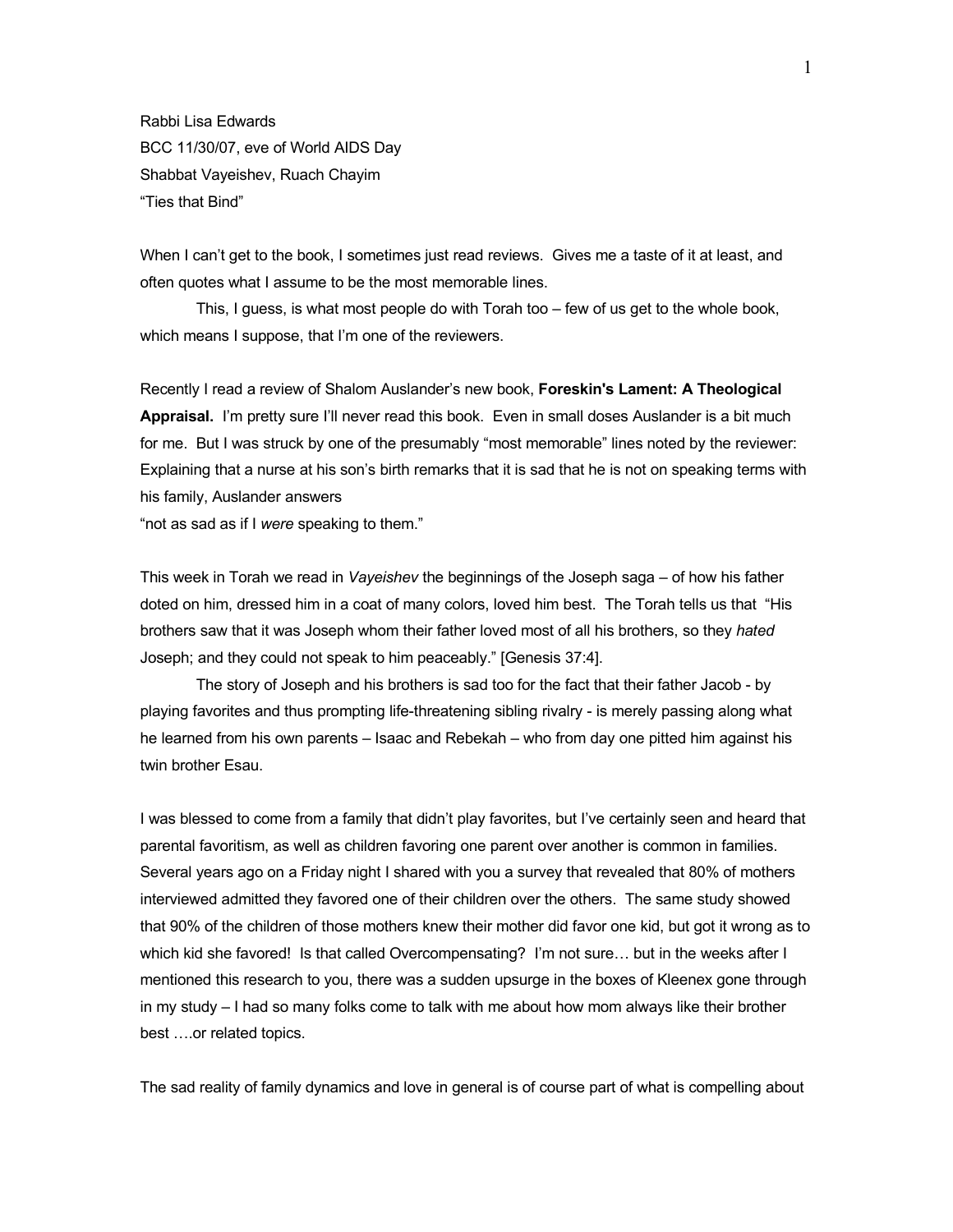the book of Genesis – it is not just the genesis of the world and of the Jewish people, but it reminds us that where there are humans there is family and where there is family there is family life and family strife . . .and love too if we're lucky.

Tomorrow is World AIDS day, a day set aside every year since 1989.

Some years, as it does this year, when WORLD AIDS day falls around the time of reading these sad family chronicles of Genesis, I can't help but think of some of the people with AIDS I knew – especially in the early years – whose families turned away when they became ill. The stories we could tell – of acting out instead of ACTing UP, of disowning children, or perhaps worse – of breaking up gay couples who in those days (and still most places today) had no legal right to make health care decisions or later to inherit homes and possessions they'd shared. I remember people widowed, bereft of lover and property, some of them sick themselves, left by family to fend for themselves or intruded upon by estranged family, who stole their lover and their homes from them.

In weeks to come, as we continue our reading of the Joseph saga and the book of Genesis -- or as I continue to review it for you! – there will be real learning, real reconciliation, real growth among these brothers. That's the advantage of re-reading the same book every year – you know to look forward to the growth and change that happen.

So it is with World AIDS day too – like reading Torah over again every year, a day like this allows us not only to mark time (26 years since AIDS came into the world), but also this day in particular -- World AIDS day – allows us not only to see what hasn't changed, to take sad note that AIDS is still a plague in our time, but also allows us to take note of what has changed.

In the not distant future our friend Itay Seigel will be speaking to us here about the current status of AIDS in the world, and what we can do to help these days in the struggle against it. Tonight, on the eve of World AIDS day, our reflection on families includes a *nechemta* too – an uplift.

Though families facing AIDS and HIV don't always respond with embrace or with love, we know that many do, and we would be remiss not to remember them as well. I remember the first time I saw the AIDS quilt spread out on the lawn in Washington, D.C. in 1987. I remember walking the rows in tears, reading the panels, learning the stories – the quilt is Torah too, telling the stories of our people – and the quilt is the opposite of the *sad* stories I mentioned earlier. Oh, the sorrow is there indeed, each panel is someone who died, but the difference is that each panel is a *loved* one who died – panels, art pieces lovingly created by family – no sibling rivalry there, no parental favoritism, no family feuds – lovers, friends, siblings, parents, children – people came together over those quilt pieces and sewed together life after life – portraits of people loved unto, and beyond,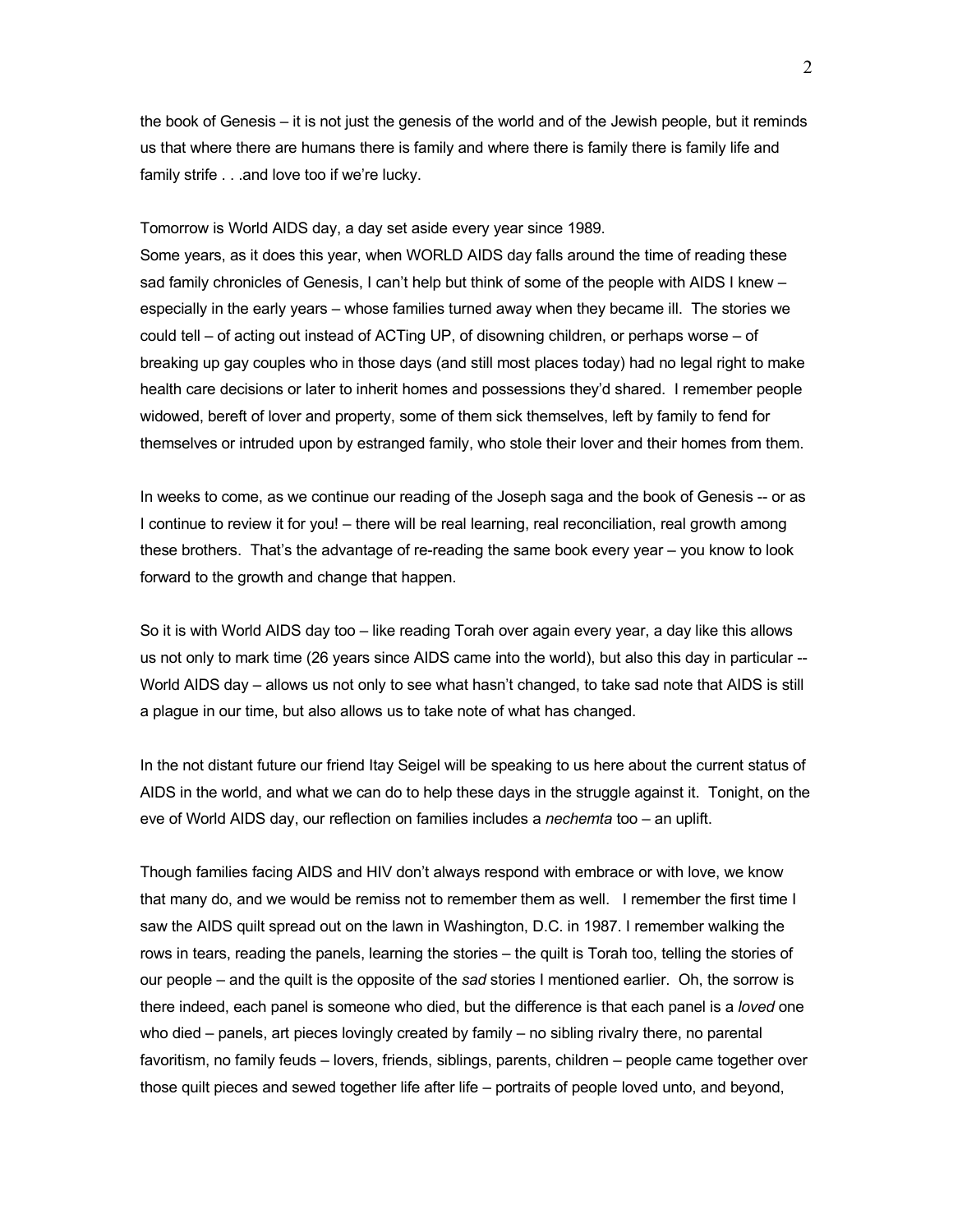death.

And World AIDS day allows us time not just to remember the ones we lost, but to remember and celebrate those alive – living with HIV/AIDS, and those working to prevent its spread, or to eradicate it altogether. World AIDS day – like AIDS walks and lifecycle rides – allows us a moment in time to look around and see how much better it is.

I remember years ago already – though I don't remember which year it was – when on World AIDS day we marked a whole year that no BCC member had died of complications from AIDS. I remember the year the cocktails brought so many BCCers back to life that, thanks to Avram Chill, we changed the *amidah* prayer back to the traditional wording: *Baruch atah Adonai m'khaiyeh ha-meitim*

Blessed are you God who restores the dead to life.

On World AIDS day I remember Bracha's *V'ahavta* prayer – the one we read earlier tonight. While researching her masters thesis on the effects of HIV/AIDS on the sibling congregations of BCC and MCCLA, she came across photos of a particular mezuzah – a test tube filled with HIV+ blood created by AIDS activist and artist Al Winn. Inspired by the stories she was hearing, and the power & symbolism of Al's radical mezuzah, Bracha wrote:

Bind these words as a sign upon your arm

so that you may fight against prejudice,

between your eyes

so that you may not be blind to the suffering of others,

and write them on the doorposts of your homes and gates so that you remind yourself and others that intolerance will not be tolerated within these walls.

Some years ago World AIDS Day was widely observed as a day without art. Museums covered their art works, Broadway shows closed down for a night - not for a stage hands strike - but to remember how many creators, how many artists of all kinds we had lost to AIDS.

Tomorrow night – on World AIDS Day - our community will gather over at the auditorium at Temple Emanuel, not for an evening without music, but an evening *with* music – as we honor Fran Chalin, BCC's cantorial soloist for the last 15 years, upon her retirement from BCC. And among the beautiful music we'll hear tomorrow night a particular song will be sung in tribute for World AIDS Day – to remember those lost, and to breathe deeply in the company of the family we have created here who in those early days -and still -gathers around when a member is ailing. Among the first volunteer work Fran ever did at BCC was to organize and host the monthly dinners we used to hold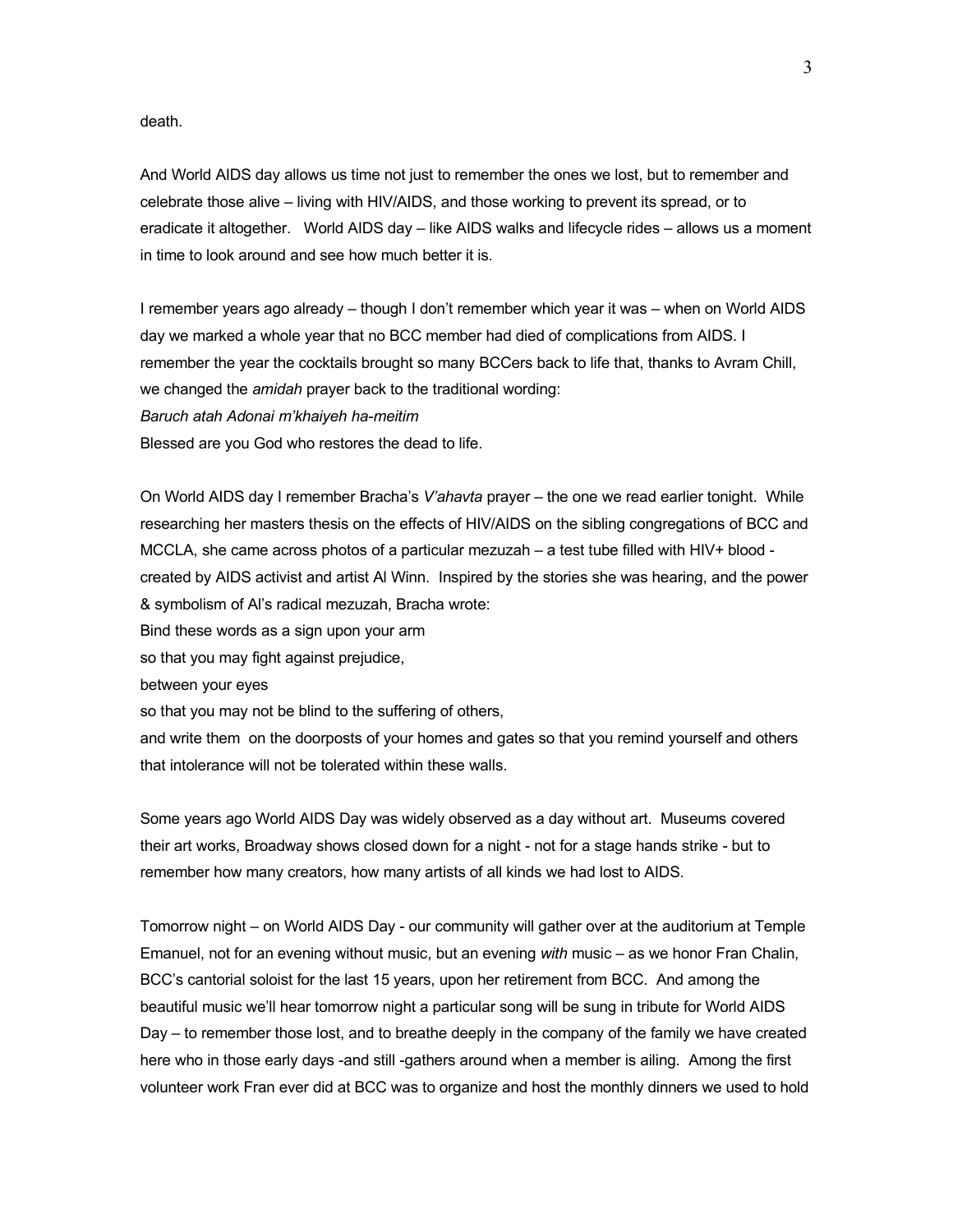right here in this sanctuary for People With AIDS and their families.

In 1989, UNAIDS (the joint United Nations Program on HIV/AIDS) declared December 1st "World Aids Day." At a ceremony for its inception, then Secretary-General of the United Nations, Javier Perez de Cuellar described the world's steadfast commitment to combating what would ultimately become one of the most deadly killers of the last quarter century. He said at the time *"until AIDS is resolved for all people, it is resolved for none of us."[1](#page-3-0)*

On World AIDS day we need take note the battles are far from over. And to take note that it is time to re-enter the fray, to re-commit ourselves to work toward prevention and eradication of the plague, and to make new concerted efforts to care for those living with the complications.

And it's time too to look around and know that *here* the family ties are not ones that bind or bruise; at BCC we do not inflict wounds, we help *heal* them.

Will you read with me the *misheberach* for those dealing with HIV/AIDS, and as we read will you commit in your heart to re-new your participation in the struggle?

## **A Mishebeirach for those dealing with HIV/AIDS**

By Mark Israel and Dan Polish

God who blessed our ancestors Abraham, Isaac and Jacob, Sarah, Rebecca, Leah and Rachel, be with all of those who struggle with AIDS, whose health has been impaired by this illnesss and whose lives have been placed in jeopardy. Give them courage and strength to face their illness and hope for a cure that will embrace them in life.

May your healing presence remain with those who have contracted HIV. Through your caring and the wisdom You have imparted to human healers they have been enabled to succeed in their struggle with their disease. Keep them on the path of Health and life.

Be with those who care for people with AIDS and attend to their needs. Bless them with strength and compassion as they labor to ease the lives of those who look to them for comfort and wellbeing. Let them know the value of their labors, and assist them in their noble work.

Share your wisdom with those searching for an ultimate cure for this disease. Bestow your healing knowledge upon them and reward their efforts with fulfillment.

Bless all of us with compassion and understanding that we may see all those afflicted as You see them: not as recipients of some sort of retribution, but as worthy objects of our concern and love.

**"19 Years Later, Take a STEP to End Global AIDS" Jonah Perlin 10 Minutes of Torah URJ.ORG**

<span id="page-3-0"></span><sup>1</sup> November 23, 2007 13 Kislev 5768